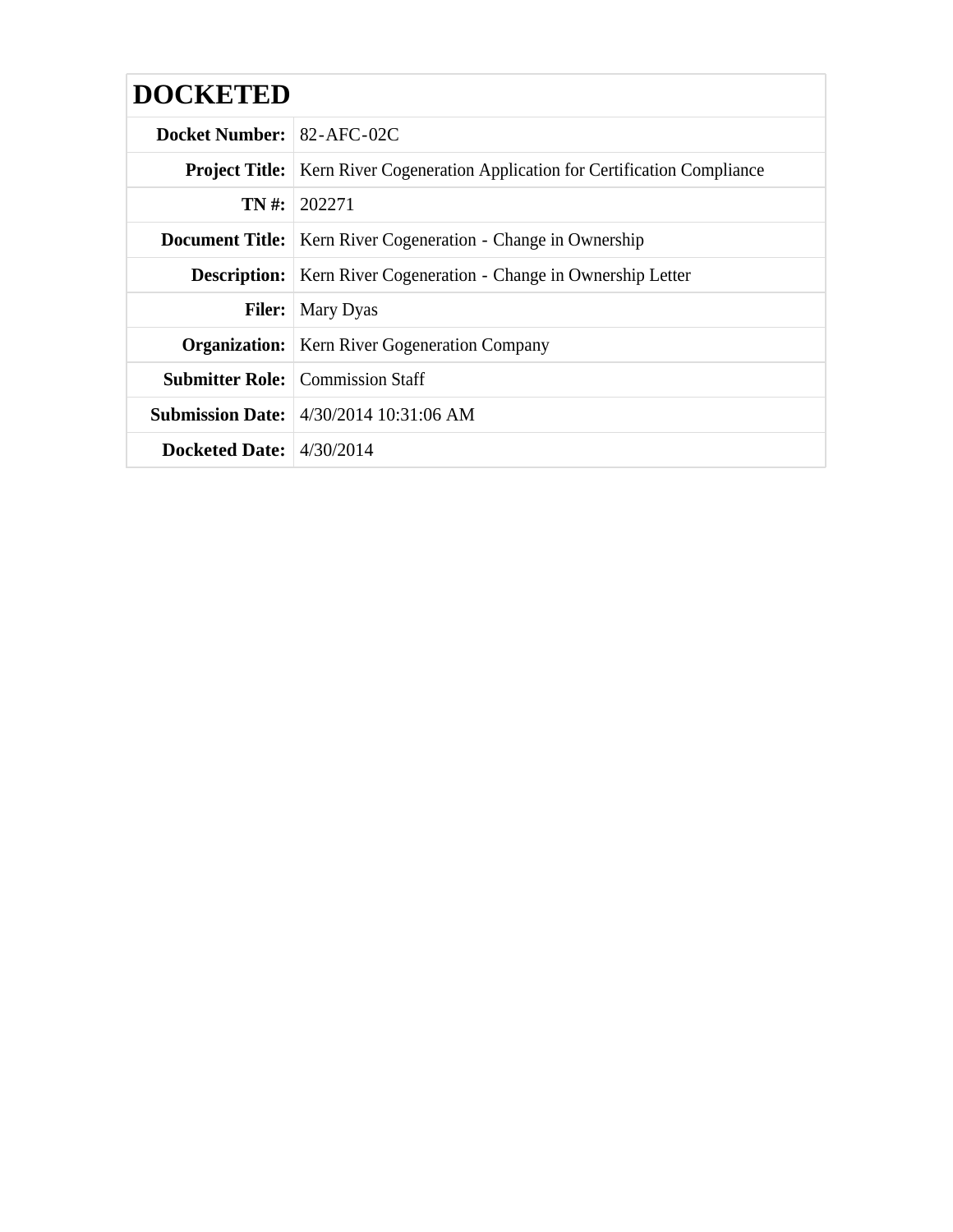Kern River Cogeneration Company | Box 80478, Bakersfield, CA 93380 (661) 615-4630

Kelly S. Lucas, Executive Director

## VIA ELECTRONIC MAIL

March 21, 2014

KR-10677

Mary Dyas Compliance Project Manager Kern River Cogeneration Company (82-AFC-2C) California Energy Commission Siting, Transmission & Environmental Protection (STEP) Division 1516 Ninth Street Sacramento, CA 95814-5512

# Re: Notification of Upstream Transfers of Ownership: Kern River Cogeneration Company (82-AFC-2C)

Dear Ms. Dyas:

Kern River Cogeneration Company, the holder of the Commission's certification for the Kern River Cogeneration Project (the "Project"), is writing to notify you of certain upstream transfers of ownership. None of these upstream transfers of ownership affect the Commission's certificate holder, Kern River Cogeneration Company.

On February 7, 2014, Edison Mission Energy ("EME") sent the Commission's Compliance Office Manager a letter Notification of Upstream Transfer of Ownership (the "EME Notification," attached hereto). Upon closing of the transaction described in the EME Notification, NRG Energy Holdings Inc. ("NRG") will acquire all of the equity ownership of Southern Sierra Energy Company ("SSEC"), a California corporation which holds a 50% partnership interest in Kern River Cogeneration Company. Chevron Power Holdings Inc. ("CPHI") has entered into an agreement with NRG pursuant to which SSEC will transfer its 50% partnership interest in Kern River Cogeneration Company to CPHI (the "CPHI-NRG Transaction"). Upon closing of the CPHI-NRG Transaction, CPHI and Chevron Kern River Company (which currently holds a 50% interest in Kern River Cogeneration Company) will each hold 50% partnership interests in the certificate holder, Kern River Cogeneration Company. (See the attached ownership chart.)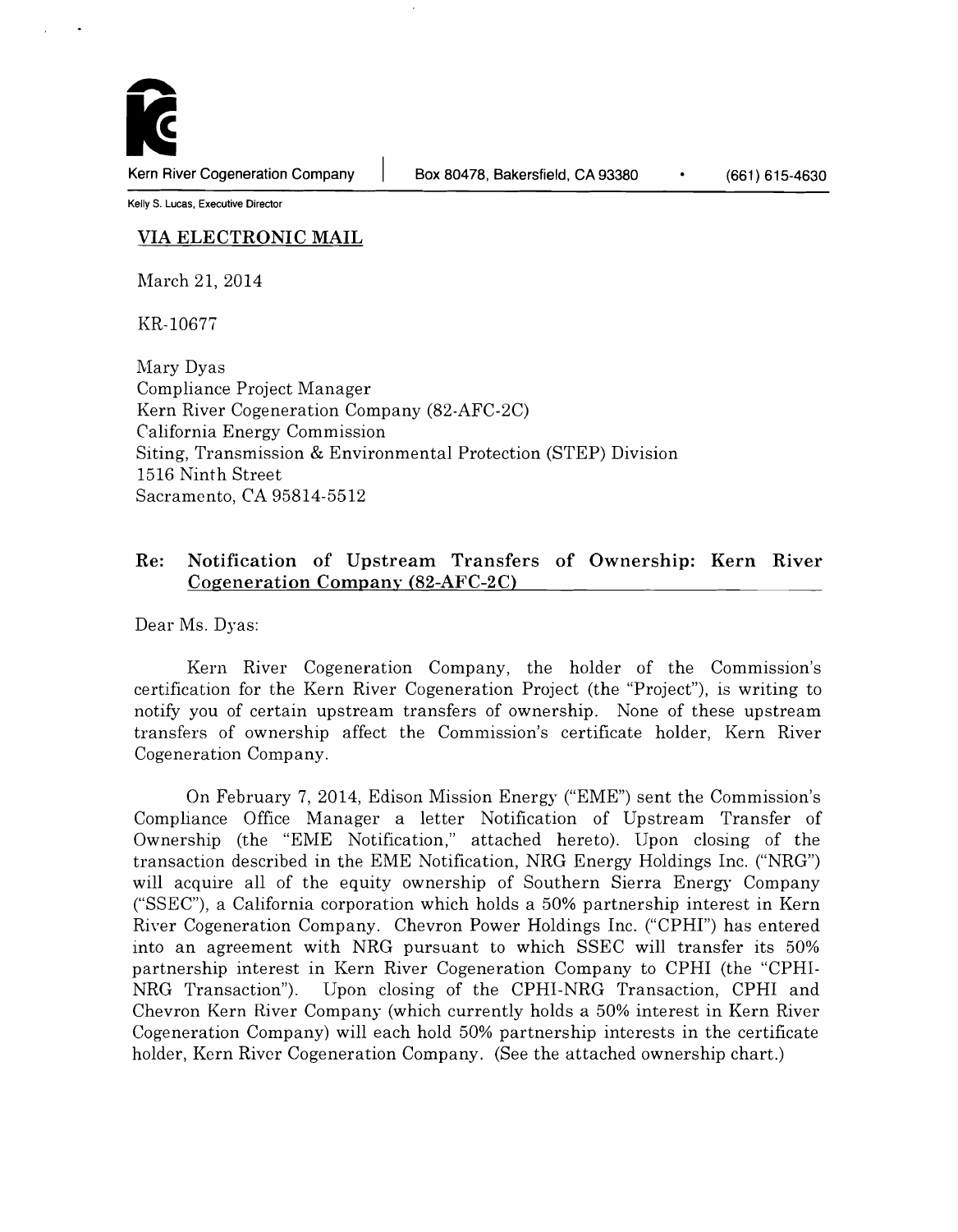Mary Dyas March 21, 2014 Page 2

These upstream ownership transfers will not affect Kern River Cogeneration Company's ownership of the Project, and thus a change of ownership petition pursuant to Section 1769 of the Commission's Regulations (Title 20 of the California Code of Regulations) is not required.

While no formal change of ownership is required, we nevertheless believe it is good practice to reassure the Commission that Kern River Cogeneration Company understands its continuing obligations as the holder of the Commission's certification. Accordingly, consistent with such good practice and with the substantive requirements of Section 1769(b) of the Commission's Regulations, we affirm that there will be no operational changes to the Project. Kern River Cogeneration Company remains responsible for compliance with the Commission's conditions of certification for the Project. As the owner and operator of the Project, Kern River Cogeneration Company understands the conditions of certification and agrees to continue to comply with them.

As an officer of Kern River Cogeneration Company, I hereby attest under penalty of perjury under the laws of the State of California that the contents of this letter are truthful and accurate to the best of my knowledge and belief.

Sincerely,

Killy fusas

Kelly S. Lucas Executive Director Kern River Cogeneration Company

Attachment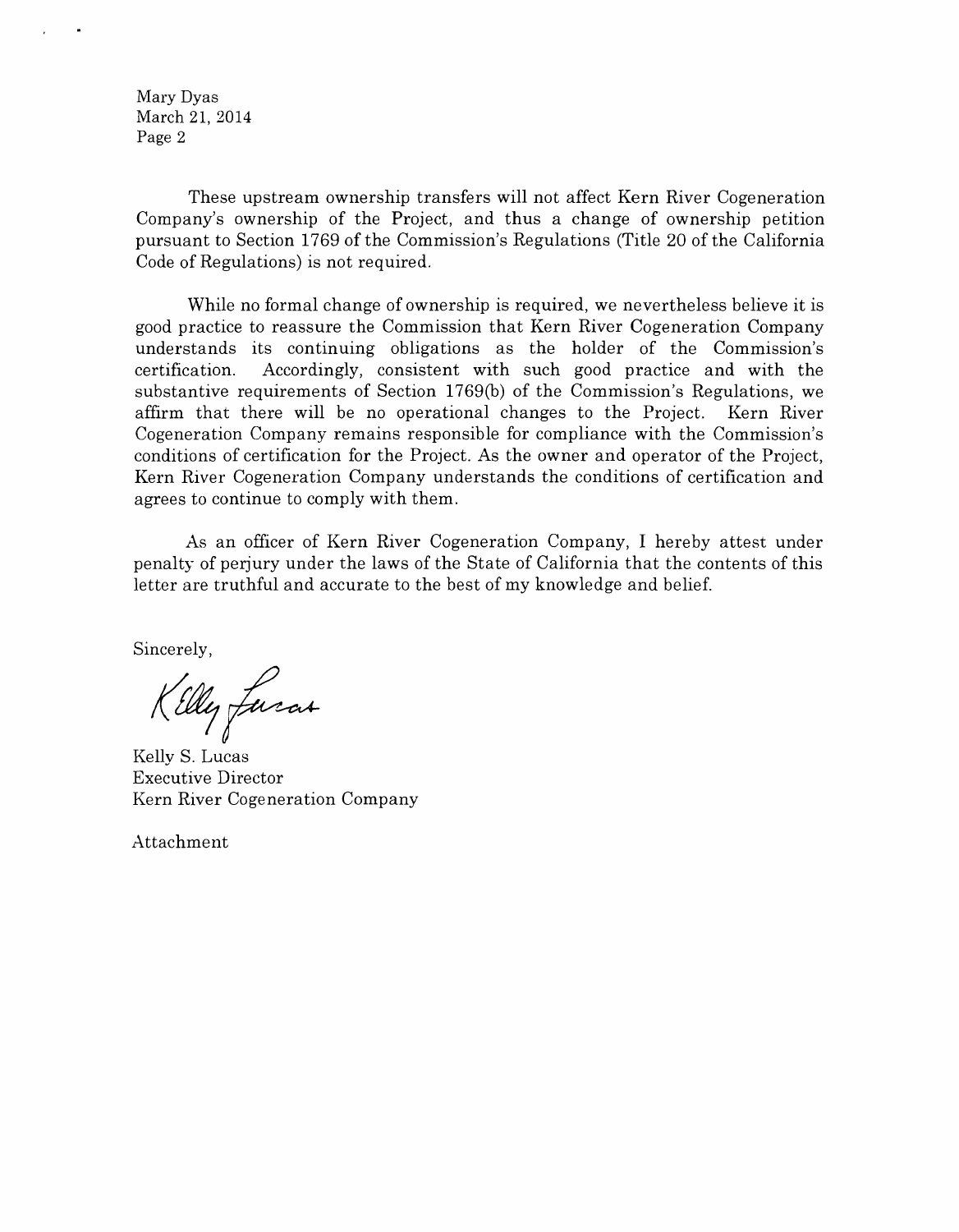

### VIA ELECTONIC MAIL

February 7.2014

Chris Marxen Compliance Office Manager California Energy Commission Siting, Transmission, and Environmental Protection Division Compliance Office 1516 Ninth Street, MS-15 Sacramento, CA 95814-5512

#### Re: Notification of Upstream Transfer of Ownership

Mr. Marxen:

Edison Mission Energy ("EME") hereby notifies the California Energy Commission ("Commission") that it has entered into an agreement with NRG Energy, Inc. ("NRG") and NRG Energy Holdings Inc. ("NRG Holdings") pursuant to which NRG Holdings will acquire substantially all of EME's assets. including its direct and indirect interests in various Commission-licensed facilities, subject to the satisfaction of certain conditions.<sup>1</sup> Among the assets to be transferred to NRG are the ownership interests listed on Exhibit A to this letter. Upon closing, NRG Holdings will acquire all of EME's indirect interests in these facilities. The transaction is anticipated to close on March 6, 2014. The project owner entities responsible for compliance with licenses issued by the Commission will not change as a result of this transaction.

Please do not hesitate to contact me at (312) 583-6117 or dmcdevitt@edisonmission.com if you have any questions.

Respectfully sub {

Daniel D. McDevi Senior Vice President and General Counsel Edison Mission Energy

cc Kevin 8ell, Kevin.W.Bell@energy.ca.gov Mary Dyas (09-AFC-1C, 82-AFC-2C, 84-AFC-6C), Mary.Dyas@energy.ca.gov Camille Remy Obad (05-AFC-02C), camille.remy-obad@energy.ca.gov Christina Snow (85-AFC-3C), Christina.Snow@energy.ca.gov Eric Veerkamp (98-AFC-4C), Eric.Veerkamp@energy.ca.gov

Satur Milligan of Concert and domi  $\sim 100\,{\rm K}$ Church Popel

 $\mathbf{I}$ Following the close of the transaction, NRG may transfer all or a portion of the assets it is purchasing through the transaction to its publicly-traded affiliate. NRG Yield, Inc. ("NRG Yield"). NRG Yield was formed to own a diversified portfolio of contracted renewable and conventional generation and thermal infrastructure assets in the United States. NRG owns 65.5 percent of the voting interests in NRG Yield. The outstanding shares of NRG Yield not held by NRG are publicly traded.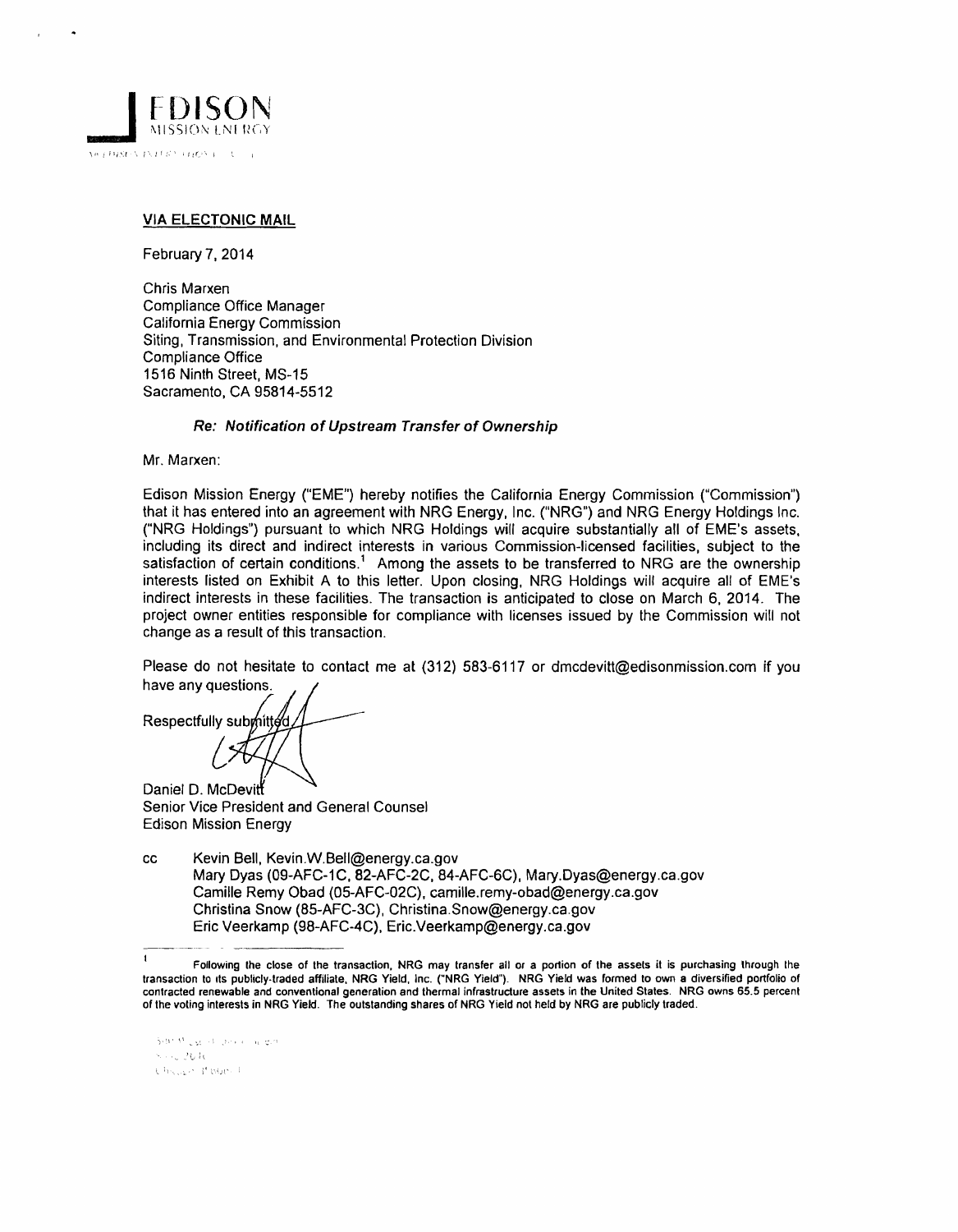### **Attachment A**

 $\mathbf{r}$ 

 $\cdot$ 

## EME's Interests in CEC Licensed Facilities

| Facility                   | Owner                                              | Location                        |
|----------------------------|----------------------------------------------------|---------------------------------|
| Kern River Cogeneration    | Kern River Cogeneration<br>Company <sup>1</sup>    | Oildale, California             |
| Midway-Sunset Cogeneration | Midway-Sunset Cogeneration<br>Company <sup>2</sup> | Fellows, California             |
| Sunrise Power              | Sunrise Power Company <sup>3</sup>                 | Fellows, California             |
| Sycamore Cogeneration      | Sycamore Cogeneration<br>Company <sup>4</sup>      | Oildale, California             |
| Watson Cogeneration        | Watson Cogeneration Company <sup>3</sup>           | Carson, California              |
| Walnut Creek Energy Park   | Walnut Creek Energy, LLC <sup>6</sup>              | City of Industry,<br>California |

 $\ddot{\phantom{1}}$ The voting interests in Kern River are indirectly owned by. (1) EME (50 percent); and (2) Chevron Corporation (50 percent).

 $\overline{\mathbf{z}}$ The voting interests in Midway-Sunset are indirectly owned by: (1) EME (50 percent); and (2) Shell Oil Corporation and ExxonMobil Corporation (together. 50 percent). ExxonMobil Corporation (together, 50 percent).<br>The voting interests in Sunrise Power are indirectly owned by: (1) EME (50 percent); and (2) Chevron Corporation (50 þ

percent).

The voting interests in Sycamore are indirectly owned by: (1) EME (50 percent); and (2) Chevron Corporation (50 percent). The voting interests in Watson are indirectly owned by: (1) EME (49 percent); and (2) Tesoro Corporation (51 percent).<br>The voting interests in Watson are indirectly owned by: (1) EME (49 percent); and (2) Tesoro Corporatio

 $\overline{\phantom{a}}$ 

 $\bullet$ The voting interests in Walnut Creek are indirectly owned by EME (100 percent).